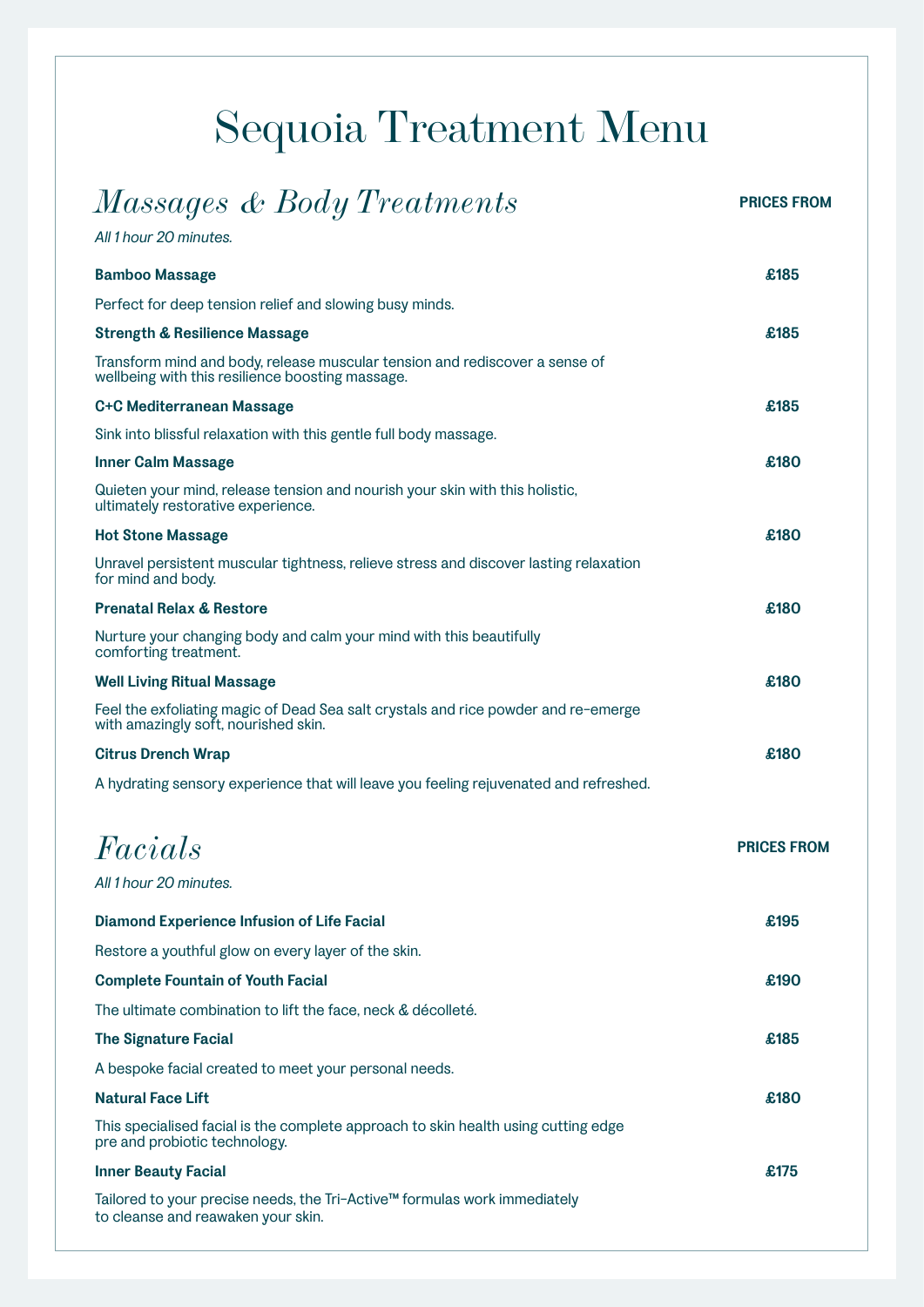## *Wellness for Cancer*

Our Nurture and Support treatments have been created in partnership with Wellness for Cancer, a non-profit educational foundation and ESPA delivering a personalised spa treatment experience for those living with and healing from cancer. The Grove is proud to support the Youth Cancer Trust and will be donating 10% of the cost of these treatments to this UK based charity.

|                                                                      |                                                                                          | <b>PRICES FROM</b> |
|----------------------------------------------------------------------|------------------------------------------------------------------------------------------|--------------------|
| <b>Be Nurtured Spa Day</b>                                           |                                                                                          | £175               |
|                                                                      | Includes a Be Nurtured Back, Face & Scalp Treatment, use of the spa facilities and lunch |                    |
| <b>Be Nurtured Facial</b>                                            | 1 hour 20 minutes                                                                        | £130               |
| Leave skin nourished and radiant with this relaxing facial.          |                                                                                          |                    |
| <b>Be Nurtured Massage</b>                                           | 1 hour 20 minutes                                                                        | £130               |
| Soothe, relax and rebalance the body with this personalised massage. |                                                                                          |                    |